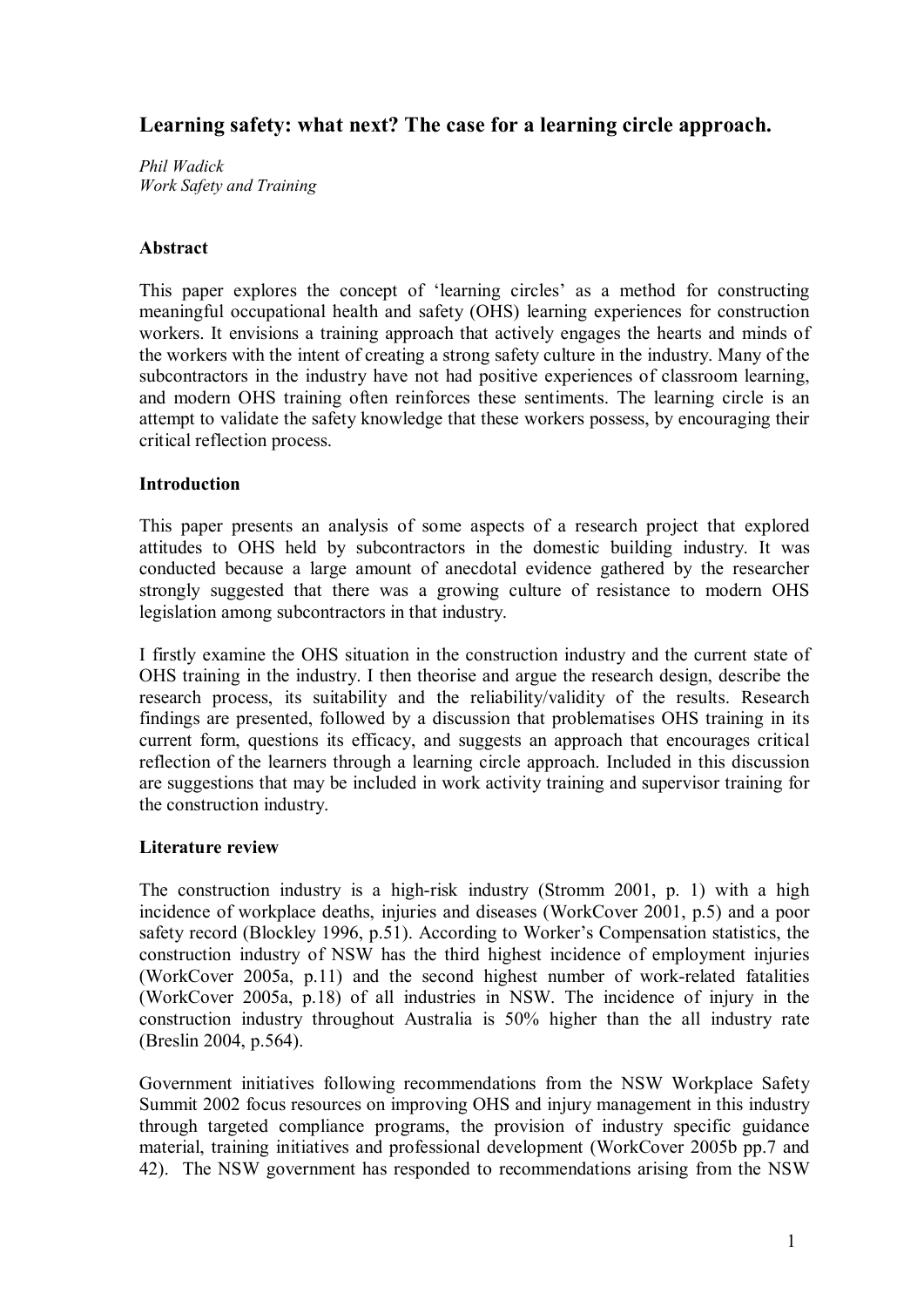Workplace Safety Summit 2005's Construction Industry Action Plan with another multi pronged approach (WorkCover 2005c, pp.1826). In particular, it targets a review of work activity and supervisor training for the upcoming review of the OHS Regulation 2001 (WorkCover 2005c, p.10). My paper joins the discussion of the Priority Issue of Training recommended by the construction industry representatives at the Safety Summit 2005 by addressing work activity induction training and supervisor training.

OHS legislation in NSW requires all workers in the construction industry to attend two types of OHS inductions that will provide them with the competencies to work safely in the industry. Codes of Practice have been developed to provide practical guidance to help people comply with the law. These initiatives reflect a top down approach that subscribes to a 'product' view of training in which workers somehow acquire discreet bits of information packaged as competencies which they will use to make their workplaces and work practices safer. This approach takes no account of learning theory that views learning as a process within social, cultural, and political dimensions in which learners actively construct knowledge (Hager 2004, pp. 14-15). It disregards the culture within which the workers/learners operate, and ignores the baggage that individuals bring with them to the training room, including their attitudes to both formal learning and OHS.

A problem for classroom based training in the construction industry is that many enter the building and construction industry with relatively low education levels (ACIL 1996, p.23), and the literacy and numeracy levels of the construction workforce are considerably poorer than those of the Australian workforce in general (Construction Training Australia 2001, p.17). Many developed negative attitudes to learning (Golding 2005, pp.13) through the 'wounding learning practices' (Wojecki, 2005) of their school years. Since then, the majority of their learning has been at work, and is informal, incidental, and based in praxis rather than codified theory, with up to 60% of subcontractors having no formal trade qualification (ACIL, 1996, p.xi).

Foucault (1980 in Linnell and Cora 1993, p.11) reflects that power that attempts to dominate and subjugate will be met with resistance. Hence, workers often come to courses with resistance. Within their own building industry workplace culture these same people feel powerful and validated. Training courses take them from a place and space of belonging and inclusion, and put them into a training room where they have never belonged and where they have previously felt excluded from learning technologies such as classrooms, tables, chairs, pens, paper, teacher-as-expert, timetables, and so on.

#### **Research design**

This research has been designed to increase understanding of the construction industry safety culture. My aim was to talk to and listen to subcontractors from the domestic housing industry with the objective of finding out what they think, feel and do about safety at work. The desired outcome was to find some way of addressing the safety situation in the building industry.

The main purpose of my study was exploratory. There has been very little research conducted to gain insight into how subcontractors understand OHS and what it means for them. I wanted to deconstruct subcontractors' subjective experiences and how they give meaning to their own situation. Therefore, I thought it was best to use a qualitative theoretical framework on which to base my research methodology. The quantitative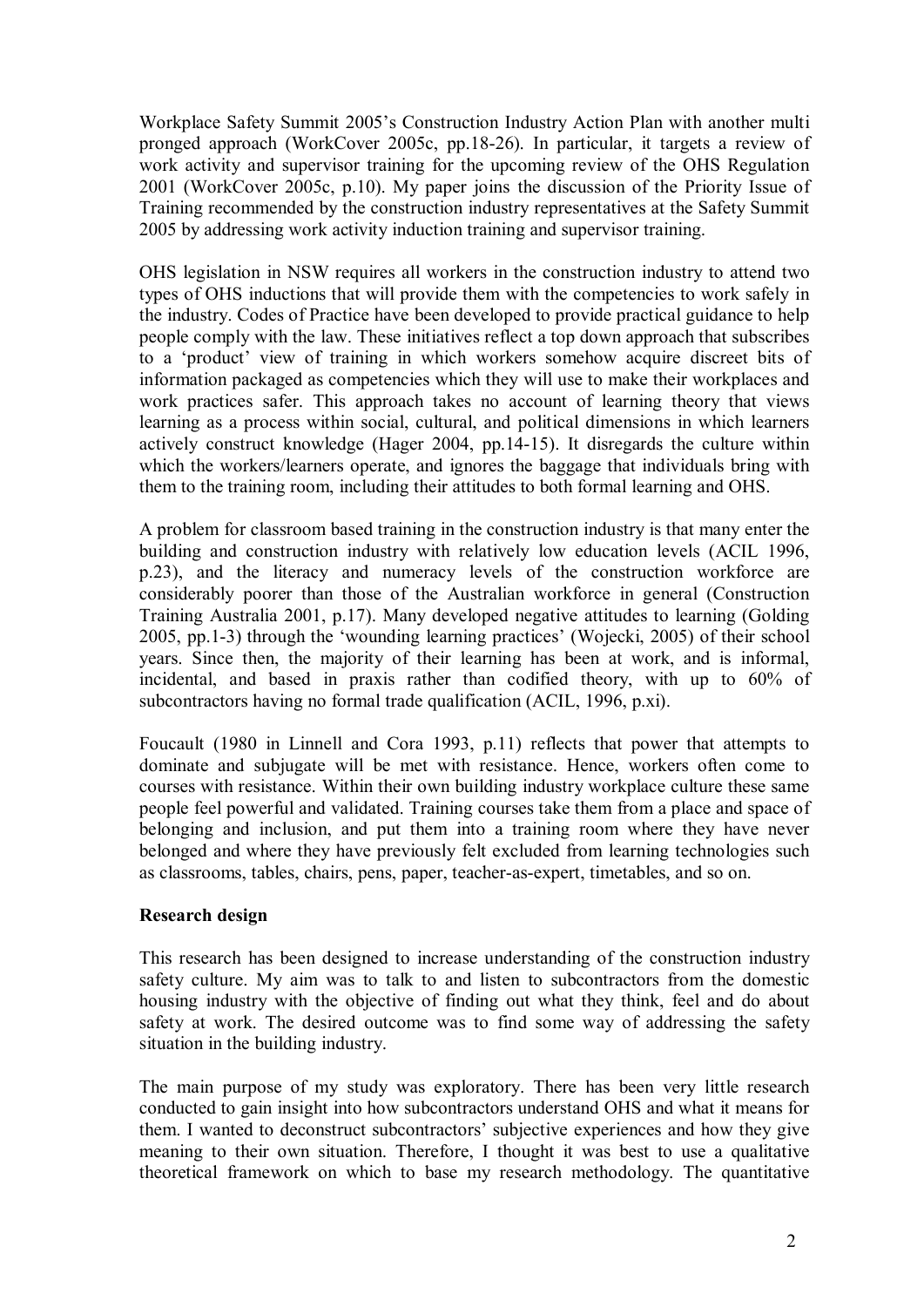perspective may have had difficulty in allowing for attitudes to be made explicit, especially in the absence of current substantive research that describes those attitudes.

The principle methodology employed for this research was ethnography. Ethnography is an act of sense making in which the researcher attempts to uncover multiple layers of meaning held by the group being studied (Barab et al 2003, p. 3), capture the personal experiences of participants and explore their complex social situations (Punch 1994, p. 84).

Somerville (2005) has suggested that ethnographic methods are extremely suitable for research into workplace cultures. In her study of learning safety in the mining industry she found that 'cultural analysis can explain how worker subjectivities, including learning and practising safety, are constituted within these workplace cultures' (Somerville 2005, p. 6). She advocates that cultural analysis can help identify a 'potential locus of change' (Somerville 2005, p. 26) that one can use to mobilise workers to 'intervene in their own workplace practices' (Somerville 2005, p. 6). I believe that unless we identify and understand these cultural norms and use them to inform our strategies for implementing OHS change, we will have limited success in creating a safety culture of continuous improvement.

The data was collected through a combination of a short oral survey of 150 subcontractors, participant observation, in depth semi structured interviews with 11 subcontractors from 6 different trades, investigator diaries, and document analysis, and was simultaneously and iteratively recorded, analysed and coded into emergent themes. The data was often interpreted from a critical perspective. Critical theory works from the premise that people 'inhabit a world of contradictions and imbalances of power and privilege' (Pasco 2003, p. 6), and I felt that this analytical lens helped to make sense of higher order ideas emerging from the data.

Reliability of results was enhanced through triangulation, and validity was strengthened by my emic connection with the industry that made it difficult for the participants to mislead me, deceive me, or gloss over things. My working relationship of equality with the interviewees helped to address issues of power and perspective, which is essential when determining what version of culture is written (Barab et al 2003, p. 3). However, I offer one caveat – almost all participants in this research were experienced subcontractors, and any recommendations may not be wholly appropriate for new entrants to the industry. Further research is needed to assess the relevance of the approach to training suggested in this paper for these new entrants.

# **Findings**

In this part of the paper I present and summarise some of the research data, using the exact works of the participants where appropriate. A complex picture emerged of the safety discourse of subcontractors, their workplace culture, and in particular, their safety culture. The construction industry is a male dominated workplace with traditional masculine values such as toughness, resourcefulness and independence. It has an oral tradition in which adventurous and risk taking behaviour is often glorified as heroic. Site life is dusty, dirty, noisy and uncomfortable. There is a long tradition of workers socialising at smoko (vernacular for 'morning tea time') and lunch, which reduces ennui and affords the feeling of belonging to this cultural space and place. All peoples are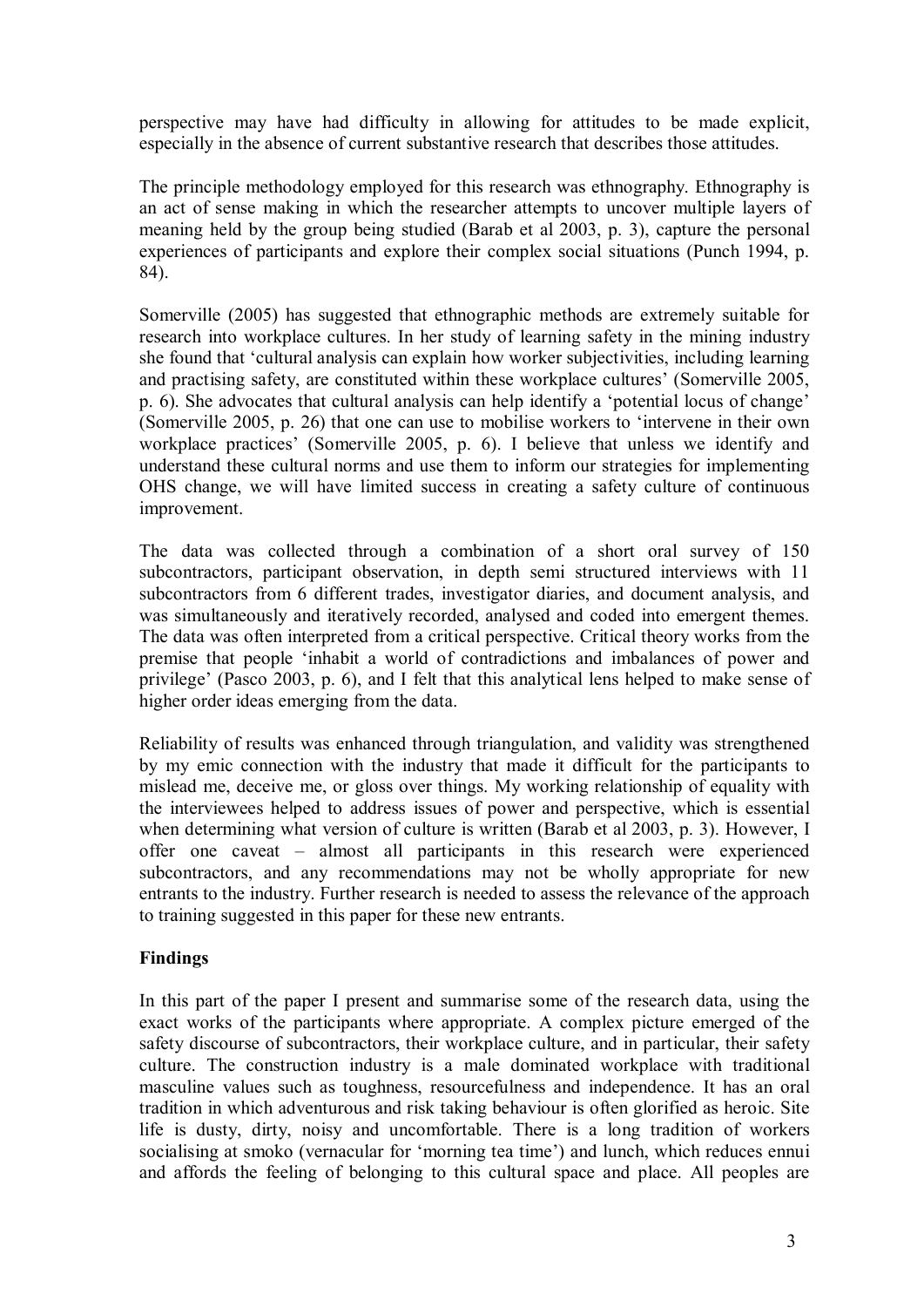embraced if their work is of high quality, while people who produce poor quality workmanship may be marginalised and remain peripheral. It is a practical industry in which people create tangible articles using the tools and skills of their trade. Most valued learning is informal and on the job, and much knowledge is tacit, embodied, rarely articulated, and almost never written: traditionally, the industry is based on doing and not writing about doing. To be successful, subcontractors must be fiercely independent as every decision affects their viability as a business. It has a relatively flat management structure with the builder holding the positional power. The better builders often hold personal power based on their expert knowledge and skills and their personal qualities and attributes that lead people to respect them (Cole, 1998, p. 124-125).

The safety culture is a subset of the workplace culture. It is not fixed but dynamic, flexible and contested. It is contingent upon the forces within the industry, and is maintained in a state of tension. Safety decisions are made continuously 'on the fly' (Fenwick, 2001, p.251) on a house building site because all processes are more or less hazardous and potentially risky. It is in the interests of subcontractors to avoid injury because if they cannot work they do not earn any money. Hence, they must maintain a balance between financial security, independent action, and contingency management.

The people who constitute the construction industry culture share some common perceptions of risk. They believe that construction sites are safer for them than for outsiders like owner builders, women or children, who do not understand the construction site. They are unanimous about not liking the paperwork requirements that are reifying OHS legislation. They seem to perceive short term financial risk as more important than personal safety. They all accept that building work degrades the body, but continue with it because it pays the bills. They often view the financial risks represented by WorkCover's enforcement as more hazardous than continuing with their present work procedures. Their reluctance to spend money on OHS is related to the fact that they have very tight profit margins resulting from the competitive tendering process that sets prices at a minimum. Subcontractors' subjectivities represent a balance between structure and agency, and are constituted within and influenced by the 'latent conditions' (Reason, 1997) created by the history and culture of the industry that favours costs and production over worker safety.

All participants in this research want to be safe at work, and almost all think that construction sites could be safer. However, most of these fail to see OHS as something that is beneficial to them, but rather, view it as an unfair imposition upon their already stretched resources of time and money. They believe that many of the rules do not actually address their real safety concerns such as repetitive movements, constant manual handling, poor organisation of the construction process, poor coordination and communication between trades, unclear areas of responsibility, and the noisy/dusty working environment. A strong theme to emerge was evidence of a growing culture of resistance to OHS, and WorkCover in particular. Many people considered much OHS legislation as neither practical nor effective, WorkCover inspectors as petty, dogmatic and unfair, and OHS courses as a waste of time.

*When we did the course, I totally believe it was nothing but a money thing, because it was a total waste of my time…and I didn't learn anything, and I went there wanting to learn what safety things I had to do.*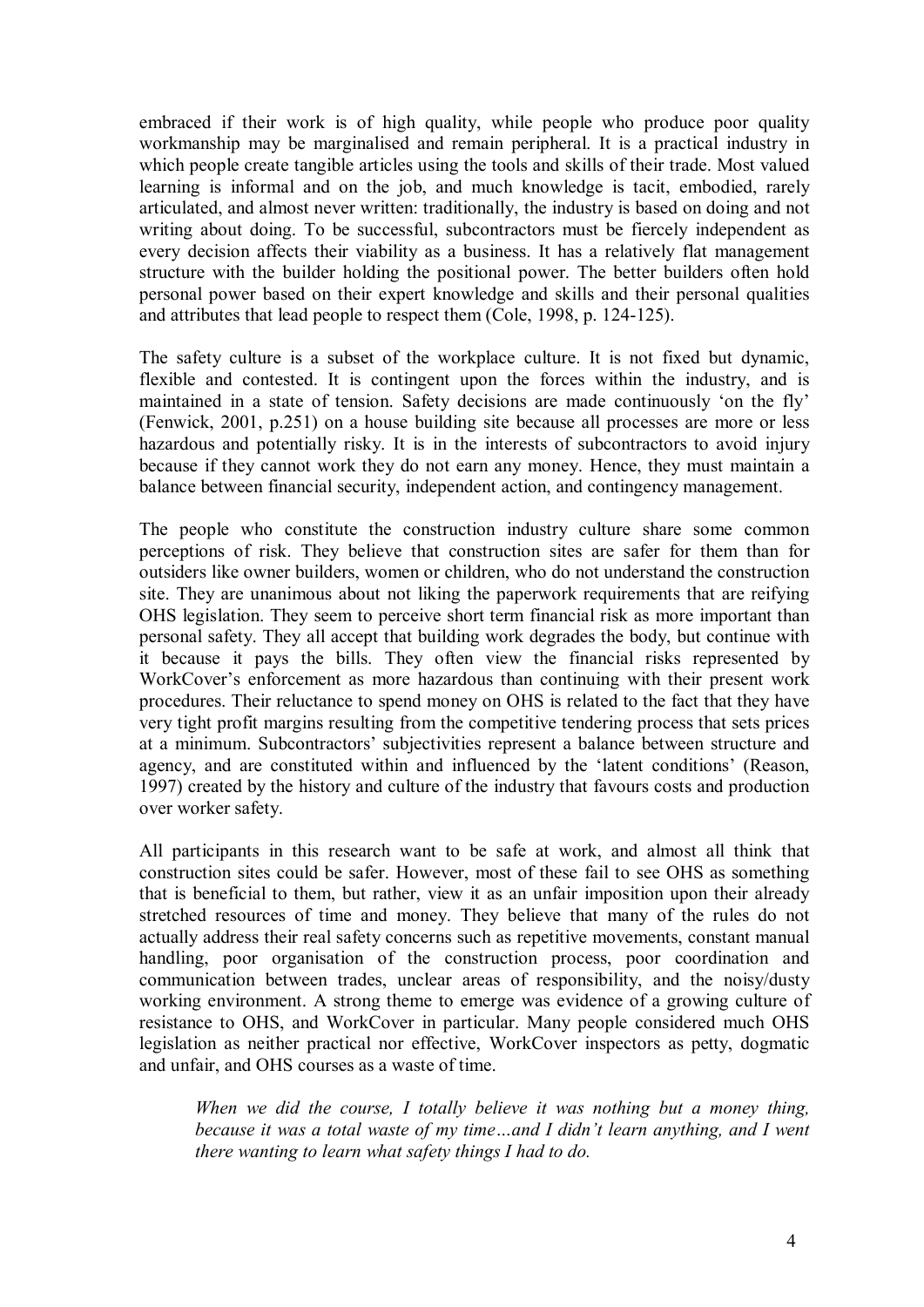There are many such anecdotes that reinforce a negative storying of OHS. The alarming corollary is that OHS is seen as separate from their embedded safety practices born of years of praxis, rather than as a means of refining them. Given this background, how can they be expected to acquire the new OHS competencies and use them at work to transform their workplace? The challenge is to change these attitudes, beliefs and behaviours.

In response to the open ended oral survey question 'How did you learn to work safely?' asked to 150 course participants, the most often cited response was 'Common sense' (25%), followed by 'Mistakes over the years' (13.3%), 'Stories from others' (13%), 'Thinking ahead' (12.6%), 'From other jobs (10.7%) and 'Watching others' (9.5%). Low response rates were for 'OHS courses' (1.3%) and 'School' (1.3%). Their learning was not generic but specific to the tasks they perform and the tools they use. These results suggest that subcontractors place an enormous amount of trust in their own common sense to help inform their safety judgements and decisions. This trust in their own decision making is fundamental to their success as subcontractors because they are constantly required to make accurate practical judgements in the specific contexts of ever changing workplaces. Common sense is in fact reflective practice, and many of the decisions reached through common sense come from reflecting upon their mistakes, stories, planning, experience, and involvement with others at work. It is developed and informed through participation in the process of performing construction work, which means common sense is learned, is not fixed, and is amenable to change as new circumstances challenge previously held conceptions.

Throughout the history of the building industry, safety has been part of and integrated into subcontractors' core business activities, but not necessarily enunciated or defined anywhere. Safety knowledge is often tacit knowledge and is learned as part of learning how to do the job properly: most of the safety learning that subcontractors value has occurred informally as part of performing construction work. Their safety behaviour is a result of heuristically making iterative judgements about the hazards and risks they face. Historically, the construction workers have defined this process for themselves and have developed a culture that integrates safety and work. Now, government has legislated what risks are permissible and what risks are not. Subcontractors have a deep respect and trust for this safety knowledge gained from years of practice, and a distrust of safety courses that attempt to privilege paper/procedural knowledge over practical, embedded and embodied safety knowledge.

# *Reflective practice*

Reflective practice can be understood as the 'ability to evaluate critical incidents within daily work, using this evaluation as a means of improving practice and knowledge' (Macfarlane et al 2005, p.50). Reflective practitioners analyse a problem, seek to understand it within their context, think about the results of their actions, and puzzle over why things worked out like they did (White 2002, p.2). The reflective practitioner is one who provides space for 'new possibilities to be explored and realised' (Moss and Petrie 2002, in Macfarlane et al 2005, p.50). An essential feature is that knowledge is constructed rather than reproduced. In the following quote from my research, the tiler is struggling to create new knowledge, a new way of doing things to protect himself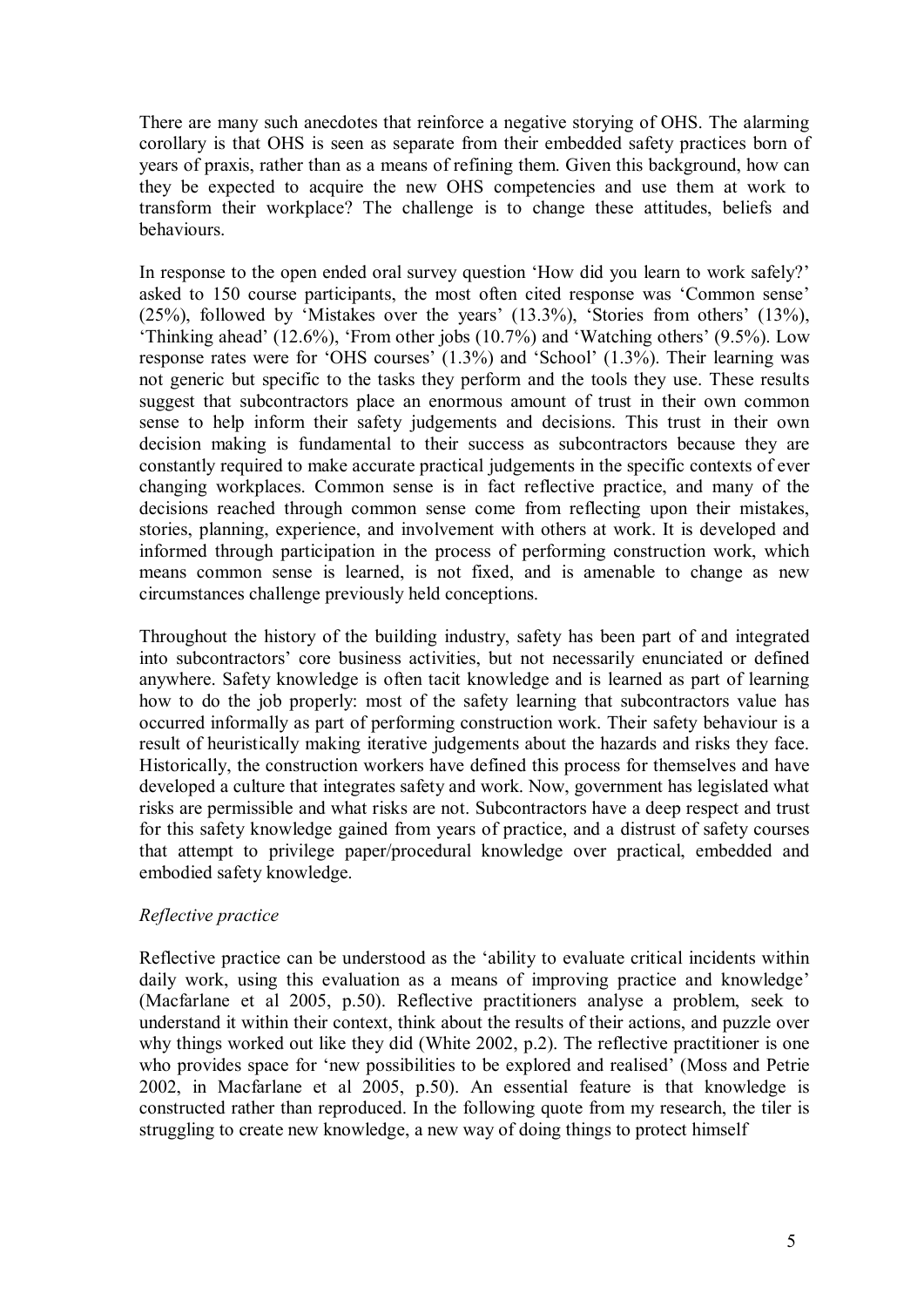*There's one that I haven't really come to grips with yet, but I've heard of um, when you cut with a saw, you cut a tile with a saw, the glaze is actually silicon based, and that dust causes silicosis, so coming to grips with that one is really difficult. You can put a mask on and it's a bit of effort, but still you can put it on but then you've gotta sit there for five minutes while the dust dissipates, you know what I mean. So it's a big one to come to grips with.*

This reflective way of thinking is part of the construction industry culture and helps construction workers build up a 'reservoir of insights and intuition' (White 2002, p.2) which enables them to problem solve in their many non-routine situations. This process is not formalised, nor is it named in the construction literature (ACIL, 1996, p54), but an examination of the storylines of the research participants reveals a strong culture of reflective practitioners. Results from the survey indicate that construction workers do not want to get hurt at work, they know construction sites are not perfectly safe, and they would like them to be safer. The workers tendency to learn through reflection and their desire for safety are two 'cultural levers' (Eales and Spence 2005, p.203) we can include in their training experiences that will encourage their motivation, which is absolutely essential if they are to learn and transfer that learning to the workplace (Yelon, 1992, in Cornford 2002, p.90).

### **Discussion**

In this section I discuss the implications of these findings for OHS training in the construction industry. The 'Code of Practice: occupational health and safety induction training for construction work' (WorkCover 1999) seems to employ a 'banking' (Freire, in Vercoe 1998, p.57) philosophy of education in which learning is seen as a product that is acquired as discreet items of knowledge or skill (Hager 2004, p.3). It states 'The objective of a work activity ohs induction training course is to *provide* participants with knowledge of the health and safety issues that are relevant to the construction work activities undertaken by a particular industry sector' [my italics](WorkCover 1999, p.11). The philosophy behind this statement dismisses the knowledge that the workers already possess as not real or true knowledge, and continues with the wounding process of marginalizing identities and disempowering people. People will resist being treated like this, and it will reinforce their cultural belief that WorkCover requirements are irrelevant, ineffective, costly and unfair.

OHS legislation and enforcement requires construction workers to do some or many things differently to how they have been done in the past. The technical solutions offered by Codes of Practice do not cater for the many diverse, complex and nonroutine situations that arise daily on a construction site. Workers need to be able to quickly search through their myriad experiences to create an answer for each new situation. OHS courses that use the reflective practice model may help refine and polish the reflective practice toolkit already possessed by construction workers.

Currently much of the reflective practice within the building culture occurs informally on the job in small groups or off the job at social occasions. However, with no experienced person to guide it, these reflections do not necessarily result in critical reflection, but are often constrained by the pervading underlying narrative of 'how we do things around here'. That is, they are often autopoietic in that they reinforce traditional approaches, rather than create new knowledge.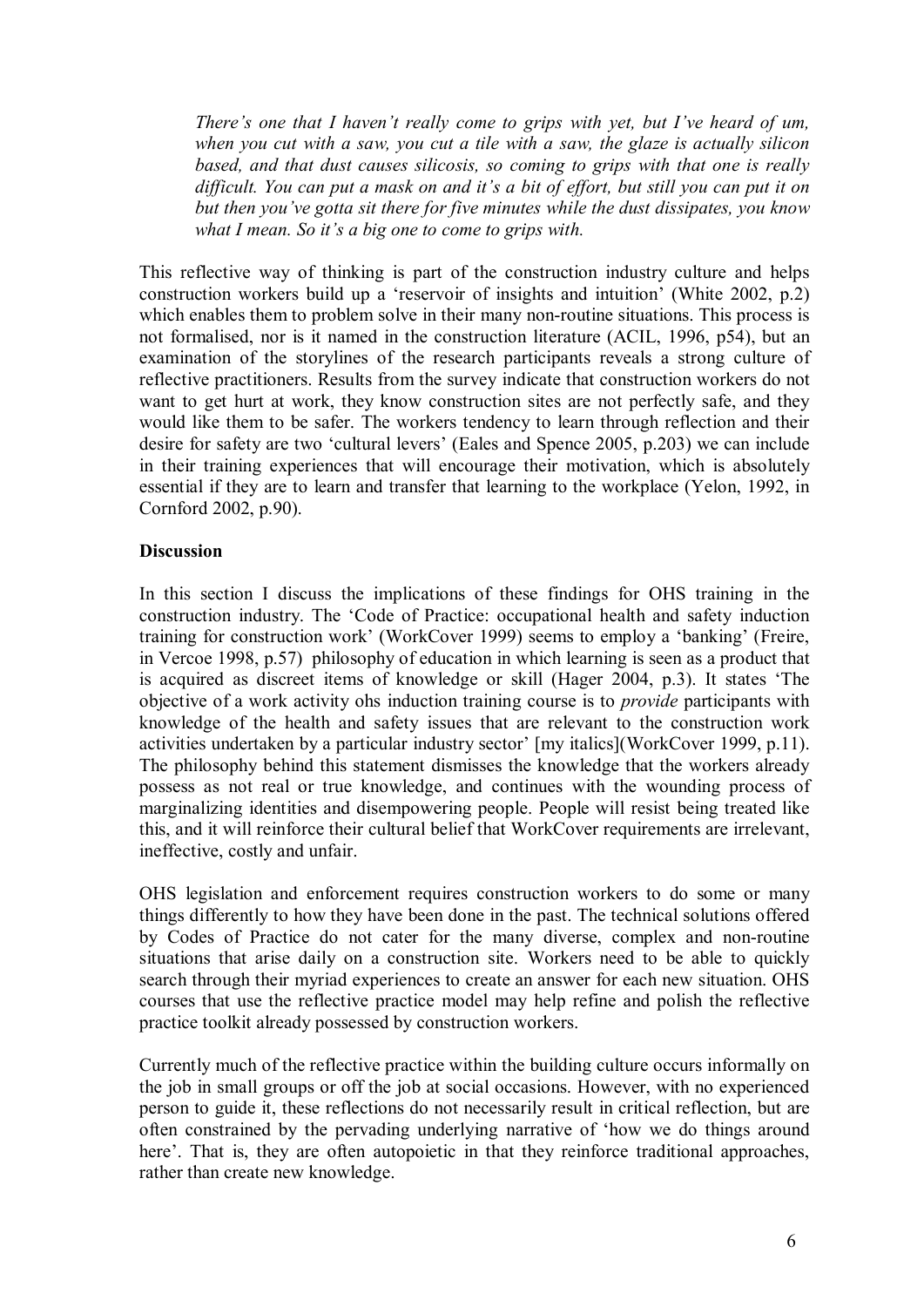To maximize the benefits of the learning constructed through their informal reflecting, 'people need to bring what they are learning into conscious awareness' (Watkins and Marsick 1993, p.26). Hence, it may be beneficial to provide them with a safe place and space in which critical reflection can be modeled, trialled, explored and mentored. This could be achieved in a classroom situation facilitated by a skilled and experienced person who poses relevant and context specific questions, or allows the class participants to pose their own real life questions. The trainer will encourage critical reflection which will critically evaluate old practices in a culturally cohesive setting and encourage the group to pool their knowledge and skills to create the new knowledge required. The new knowledge will need to be unencumbered by the grand narratives that dominate site life, such as 'building work is dangerous – there will always be accidents and injuries', 'it costs too much', or the tendency to blame the injured worker for not being careful enough. If they are supported in the critical reflection process within their cultural group it will have a 'powerful effect on the degree to which they are supported in letting go of older ideas and practices and attempting new ones' (Branford and Schwartz 1999, p.81).

Learning circles that teach and encourage the skills of critical reflection are being trialled successfully in the Bachelor of Human Services (Child and Family Studies) at Griffith University in Queensland (Macfarlane et al 2005). The learning circle provides an opportunity for self directed learning through 'shared inquiry and dialogue' (Karasi and Segar 2000, in Macfarlane et al 2005, p.53). These learning circles encourage students to become more self reflective, metacognitively aware and self directed learners. They find that the approach helps develop such soft skills as communicating ideas and information, working with others and in teams, and planning and organising activities. These are three of the Mayer Key competencies identified by Hager et al (2002, p.14) as critical for successful OHS outcomes, and Wadick (2005) as lacking on house building sites and negatively impacting on OHS outcomes for workers.

These three Key Competencies are especially critical for supervisors on construction sites, such as builders, head contractors, site forepersons, and so on. The Construction Industry Action Plan (WorkCover 2005c, p.24) makes supervisor training a priority and suggests a review as part of the OHS Regulation review. It further proposes that mandatory VETAB accredited competency based courses be developed and implemented. It is crucial that these courses address these three Key Competencies in a culturally relevant environment of critical reflection. These are not just technical skills that can be learned by 'doing a module' on each, and then transferring the learning to the workplace. These skills need to be learned through doing; they need to be practiced and mentored. A series of classroom based learning circles and site visits may help facilitate the learning of all three skills.

#### **Conclusion**

In this paper I have described aspects of the OHS situation in the domestic housing segment of the construction industry and discussed the mandated OHS training requirements for workers in the industry. I then present relevant results from a qualitative research project that sought to make explicit the attitudes to OHS held by subcontractors.

The discussion section problematises the effectiveness of OHS training at providing learners/workers with the necessary attitudes and skills to continually improve their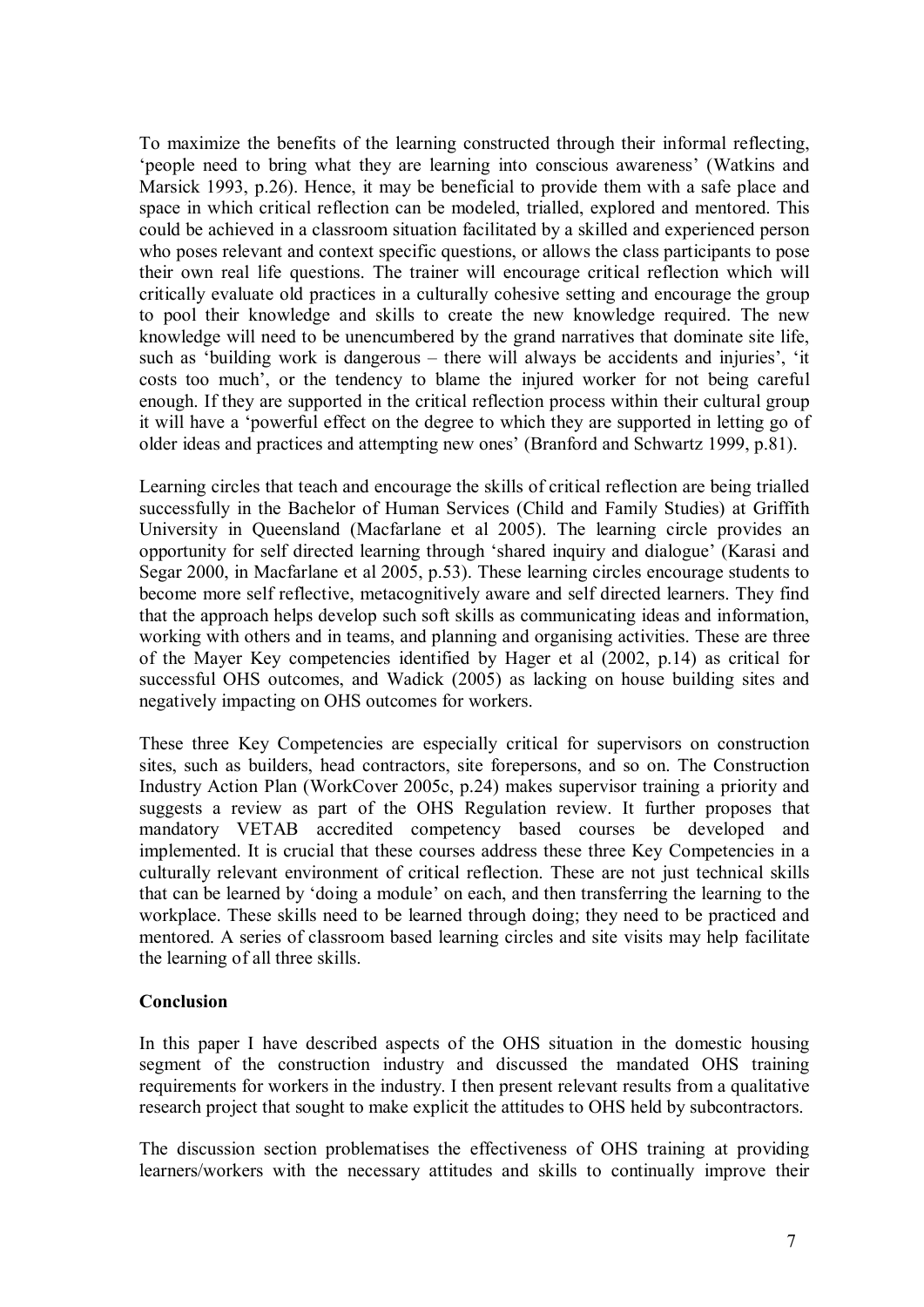safety practices at work. I introduce the concept of the learning circle as a means of conducting OHS work activity training that will encourage the skills of critical reflection that may be so necessary for the ongoing self-directed improvement of the safety culture on building sites. The aim is to help construction workers re-story their OHS narrative to create positive and empowered safe workers.

My research has demonstrated that a significant proportion of construction workers' learning occurs informally on the job through reflective practice, and requires participation in the construction workplace culture. OHS training largely disregards this and views OHS learning as the acquisition of cognitively acquired individual competencies that will somehow be transferred to the workplace. This is disrespectful to the workers and ignores risk perception research, cultural studies, and adult education principles.

Safe working behaviour needs to be understood as more than following a list of rules, as this often results in minimum compliance. It would be better seen as a state of mind in which a person is always trying to think of safer ways to do things. I have demonstrated in this paper how a learning circle approach to OHS training in the construction industry may encourage and develop the critical reflection of construction workers. This will help them to mobilise their own energy to creatively innovate new culturally accepted practices that will improve their safety at work. This proposal is being more fully developed into an empirical longitudinal action research project that will test the practical application of my theory.

Modern OHS legislation defines the management of OHS purely from a technical perspective. It focuses on individual behaviour change and technical measures, and pays little attention to the social structure of the industry. Legislation has decided how to interpret hazards and risk, and ignores, minimises, or denigrates the embedded and embodied safety practices that have developed over many years of praxis. In reality, many of these practices in the construction industry are not safe, as the high incidence of injury and disease in the industry attests. The safety culture of the construction industry believes it is a dangerous industry in which injuries are to be expected, and tends to blame the injured worker for not being careful enough. It would be better if construction workers believed it is an industry where working safely poses challenges that can be overcome with careful consideration. The question for legislators and enforcers is how best to change this perception.

# **References**

ACIL, (1996). *The Residential Subcontract Sector.* ACIL Economics and Policy Pty Ltd, Australian Government Publishing Service, Canberra.

Barab, S., Thomas, M., Dodge, T., Newell, M., Squire, K., accessed (2003). *Design Ethnography:* **Building** a Collaborative agenda for Change. <http://inkido.indiana.edu/research/onlinemanu/papers/design%20ethnography.pdf>

Branford, J. and Schwartz, D. (1999). Rethinking transfer: A simple proposal with multiple implications. *Review of Research in Education*, 24, 61-100.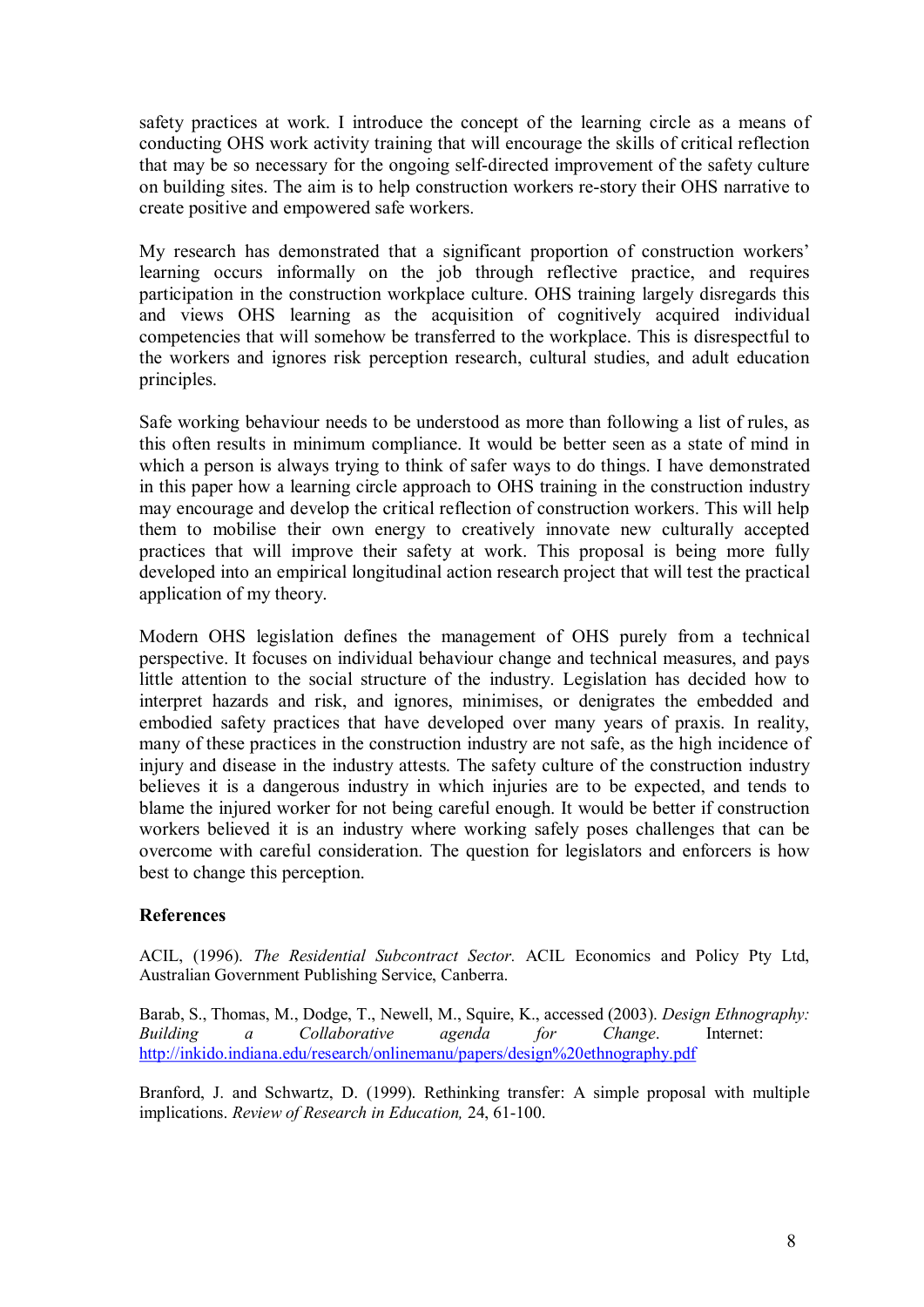Breslin, P. (2004). Performance versus prescriptive approaches to OHS in the Victorian construction industry. *Journal of Occupational Health and Safety Australia and New Zealand,* 20, (6), 563-571.

Blockley, D., (1996). 'Process Reengineering for Safety' in James, M. (ed), *Risk Management in civil, mechanical, and structural engineering. Thomas Telford, London, 51-66.* 

Cole, K. (1998). *Supervision: Management in action.* Prentice Hall, Australia.

Construction Training Australia (2001). *Building and Construction Workforce 2006 (Draft 1): Strategic Initiatives.*

Cornford, I. (2002). Two models for promoting transfer: a comparison and critical analysis. *Journal of Vocational Education and Training,* 54:1, 85102.

Eales, J. and Spence, L. (2005). Influencing behaviour in organisations. In C. Barker and R. Coy (Eds), *Understanding influence for leaders at all levels* (pp. 193224) McGraw Hill, Australia.

Fenwick, T, (2001). 'Work Knowing "On the Fly": enterprise cultures and co-emergent epistemology', in *Studies in Continuing Education*, 32, (2), 243-259

Golding, B. (2005). *About face: Implications of research into men's learning preferences in rural towns.* Paper to AVETRA conference: Emerging futures: recent, responsive and relevant research, Brisbane, 13-15 April 2005.

Hager, P., Garrick, J., and Crowley, S., (2002). *Generic Competencies and Workplace Reform in the Australian Construction Industry.* An Australian Research Council funded Strategic Partnership with Industry Research and Training Project (SPIRT). OVAL Research, University of Technology, Sydney

Hager, P. (2004). Conceptions of learning and understanding learning at work. *Studies in Continuing Education, 26:1, 3-17.* 

Linnell, S and Cora, D. (1993) *Discoveries.* Dympna House, Southwood Press, Marrickville

Macfarlane, K., Cartmel, J., and Noble, K. (2005). *Learning circles: A community of practice.* Conference paper: 13<sup>th</sup> Annual International Conference on Post-compulsory education and training, Surfers Paradise, 5-7 December 2005. Vol 2, 49-54

Pasco, (2003). *Capital and Opportunity,* PhD dissertation. http://slim.emporia.edu/phd/dissertations/pasco2.pdf

Punch, M. (1994), Politics and ethics in qualitative research. In N. Denzin and Y. Lincoln (Eds), *Handbook of Qualitative Research* (pp. 83-88) Sage, California.

Reason, J. (1997), *Managing the risks of organisational accidents,* Ashgate, Aldershot, UK

Silberberg, R. (1991). The sub-contractor and Australia's housing industry: An example of world class competitiveness*.* Keynote address: *The Law and the Labour Market, The proceeding of a conference of the H. R. Nicholls Society.* The Terrace Adelaide Hotel,  $20<sup>th</sup>$ - $22<sup>nd</sup>$  September

Somerville, M. (2005). Working culture: Expanding notions of workplace cultures and learning at work, *Pedagogy, Culture and Society,* 13(1), 526

Stromm, M., (2001). 'Safety Orientation' in *Occupational Health and Safety*, 70, (6), 52-54.